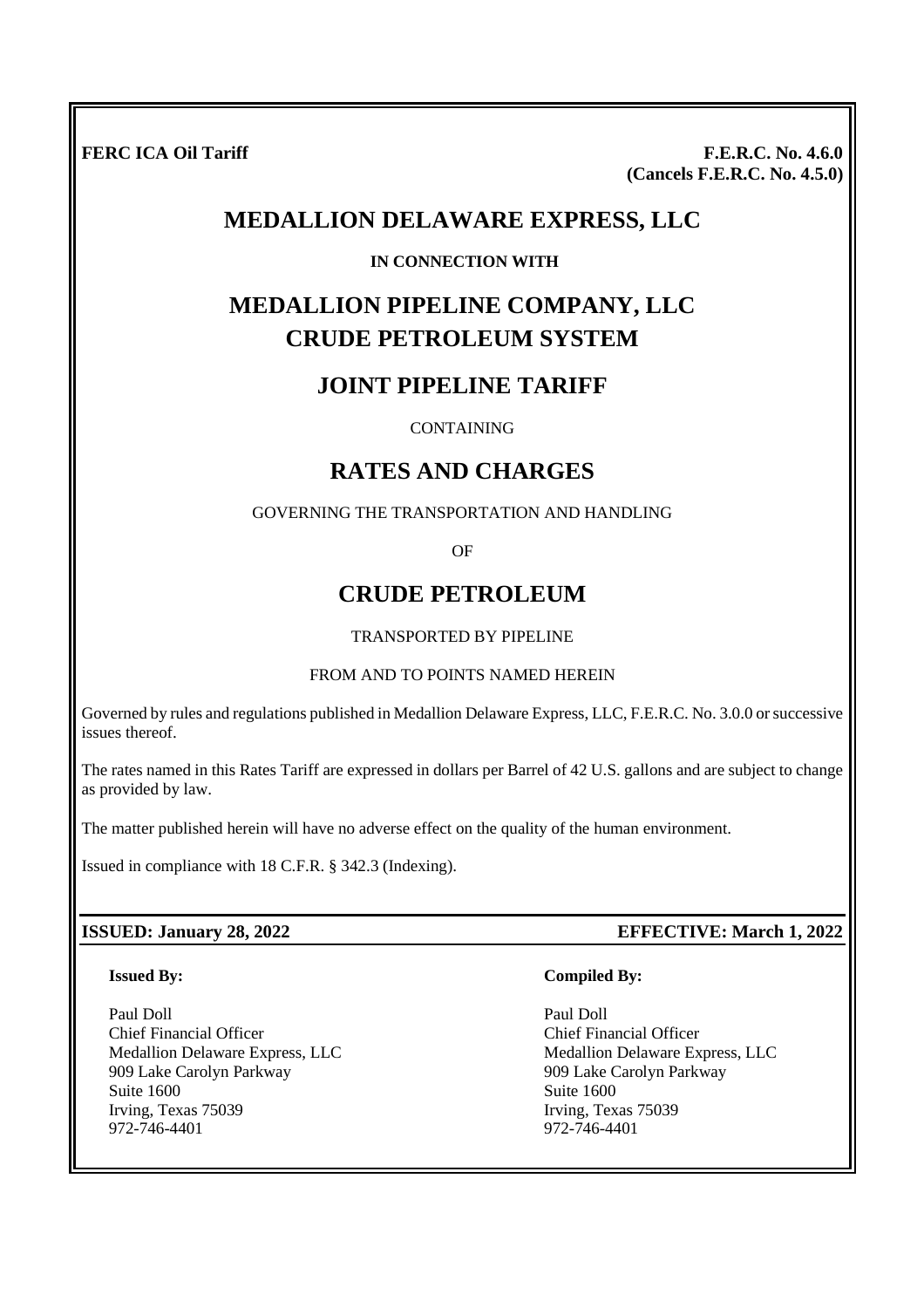Medallion Delaware Express, LLC F.E.R.C. No. 4.6.0 Medallion Pipeline Company, LLC Page 2 of 4

## **RATES AND CHARGES**

The Origin Points for the Joint Tariff Service are the following points of Receipt on the Delaware Express system, all within the state of  $Texas<sup>1</sup>$ 

- Various field origin points to attach Crude Petroleum production within Pecos County, Reeves County, and Ward County; and,
- The Independence Station in Pecos County.
- The Eagle Eye Station in Ward County.

The Destination Points for the Joint Tariff Service are the following points of Delivery on Medallion Pipeline's system, all within the state of Texas:

- On the Crane Extension: the Crane Hub in Crane County; <sup>2</sup>
- On the Howard Lateral: the interconnection with Alon USA Big Spring Refinery in Howard County;
- On the Midland Lateral: the Midland Hub in Midland County;<sup>3</sup> and,
- On the Wolfcamp Connector Mainline: the Colorado City Hub in Scurry County.<sup>4</sup>

<sup>&</sup>lt;sup>1</sup> Delaware Express is obligated to provide additional Origin Points, under specified conditions, pursuant to the terms of the Acreage Dedication TSAs. In addition, Delaware Express is willing to provide additional Origin Points available for the Joint Tariff Service to attach Crude Petroleum production (including additional gathering pipelines) on its pipeline system, where operationally practicable, at mutually agreed upon locations; provided, however, that the requesting Shipper(s) is able to satisfy the terms and conditions of the Joint Tariff and executes a long-term TSA or other agreement that, in Delaware Express's sole judgment, sufficiently provides for the reimbursement of all costs associated with the construction and operation of such facilities (including income tax gross up). *See* Part III of this Rates Tariff. To the extent additional Origin Points are constructed and placed in service, Carrier will make appropriate tariff filings with the FERC.

<sup>&</sup>lt;sup>2</sup> The Crane Hub is currently limited to the interconnection with EPIC Crude Pipeline, LP, Gray Oak Pipeline, LLC, Magellan Pipeline Company, L.P. (commonly referred to as the Longhorn Pipeline), Plains All American Pipeline L.P.'s terminal which provides direct access to its Cactus Pipeline, and Medallion Delaware Express, LLC. Medallion Pipeline is willing to consider, pursuant to the terms of its TSAs, additional interconnections available for the Joint Tariff Service at the Crane Hub with other carriers and service providers, where operationally practicable, at mutually agreed upon terms and conditions; provided, however, that Carrier reserves the right to file for and charge an incremental fee for such additional interconnections. *See* Part III of this Rates Tariff. To the extent additional interconnections are constructed and placed in service, Carrier will make appropriate tariff filings with the FERC.

<sup>&</sup>lt;sup>3</sup> The Midland Hub Destination Point is currently limited to the interconnections with the terminals of Enterprise Products Partners L.P., Oryx Delaware Oil Transport LLC, and Permian Express Terminal LLC. Medallion Pipeline is willing to consider, pursuant to the terms of its TSAs, additional interconnections available for the Joint Tariff Service at the Midland Hub with other carriers and service providers, where operationally practicable, at mutually agreed upon terms and conditions; provided, however, that Carrier reserves the right to file for and charge an incremental fee for such additional interconnections. *See* Part III of this Rates Tariff. To the extent additional interconnections are constructed and placed in service, Carrier will make appropriate tariff filings with the FERC.

<sup>4</sup> The Colorado City Hub is currently limited to the interconnections with (i) BridgeTex Pipeline Company, LLC, (ii) the Sunoco Pipeline L.P. manifold that interconnects with West Texas Gulf Pipeline Company and Permian Express 2 Pipeline, and (iii) a separate connection with Sunoco Pipeline L.P., as more precisely described in the Connection Agreement between Carrier and Sunoco Pipeline L.P. Medallion Pipeline is willing to consider, pursuant to the terms of its TSAs, additional interconnections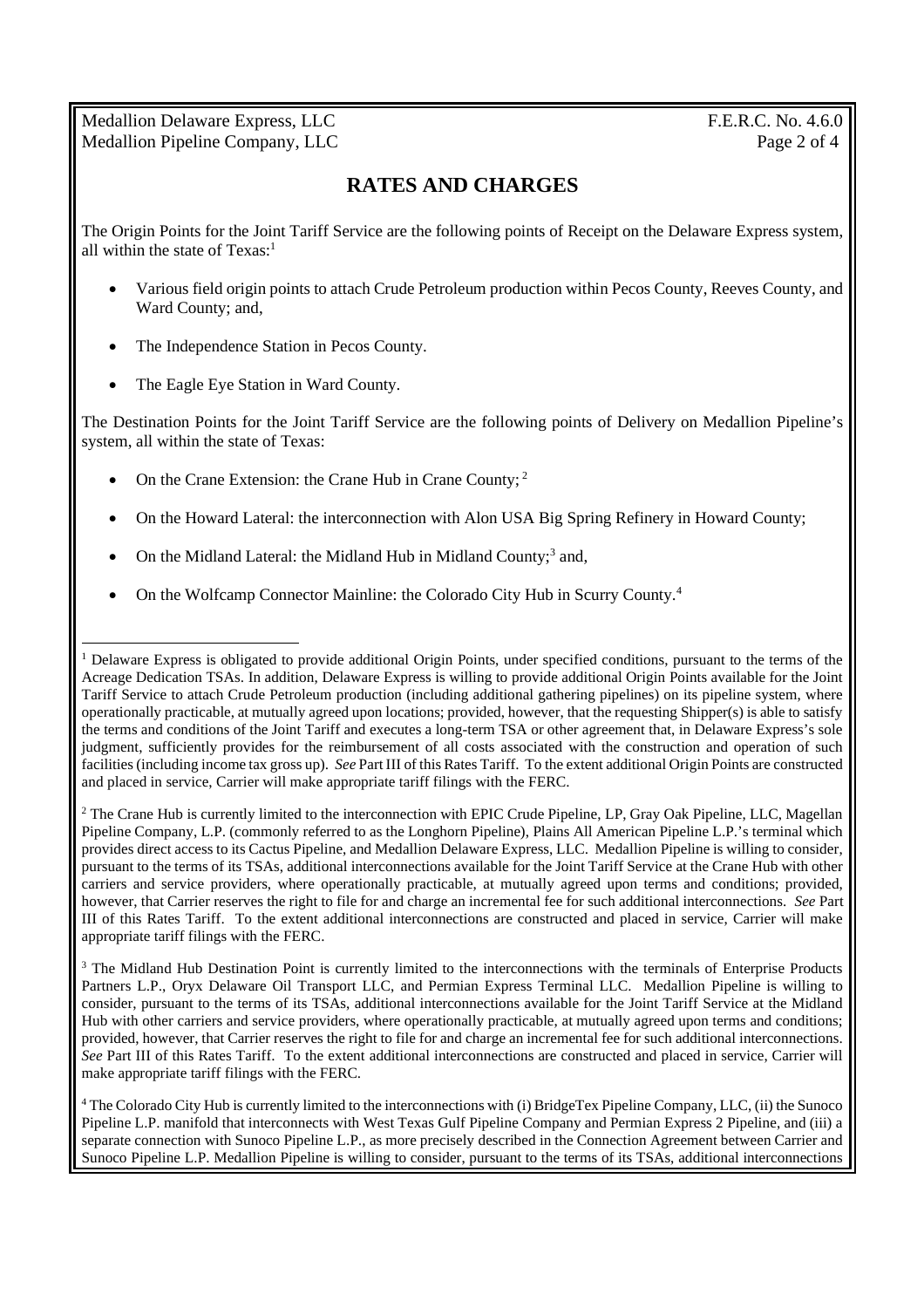Medallion Delaware Express, LLC F.E.R.C. No. 4.6.0 Medallion Pipeline Company, LLC Page 3 of 4

| <b>Rates for Committed Shippers (Dollars Per Barrel)</b> |                   |                                 |                  |
|----------------------------------------------------------|-------------------|---------------------------------|------------------|
| <b>From</b>                                              | T <sub>0</sub>    | <b>Volume Incentive</b><br>Rate | <b>Firm Rate</b> |
| All Joint Tariff Origin Points                           | Midland Hub       | [U] $$1.0500$                   | [U] $$1.4000$    |
| All Joint Tariff Origin Points                           | Alon Interconnect | [U] $$1.3000$                   | [U] $$1.8000$    |
| All Joint Tariff Origin Points                           | Colorado City Hub | [U] \$1.3000                    | [U] $$1.8000$    |
| Joint Tariff Field Production<br>Origin Points           | Crane Hub         | [U] \$0.8000                    | [U] $$1.0000$    |
| <b>Independence Station</b>                              | Crane Hub         | [U] $$0.6500$                   | [U] $$0.8500$    |
| Eagle Eye Station                                        | Crane Hub         | [U] $$0.6500$                   | [U] $$0.8500$    |

The Base Committed Rates applicable to the Firm Rates above may be increased annually by the greater of 1% or the positive adjustment, if any, in the FERC Index; provided, however, such increase shall not exceed 3% annually.

available for the Joint Tariff Service at the Colorado City Hub with other carriers, where operationally practicable, at mutually agreed upon terms and conditions; provided, however, that Carrier reserves the right to file for and charge an incremental transportation fee to recover the costs associated with the construction and operation of the facilities necessary to provide such additional interconnections. *See* Part III of this Rates Tariff. To the extent additional interconnections are constructed and placed in service, Carrier will make appropriate tariff filings with the FERC.

<sup>5</sup> Such Committed Rates are available only to those Shippers that executed a TSA for the Joint Tariff Service (i) in accordance with the terms set forth in the Open Season Notice dated October 18, 2017 and described in the Petition for Declaratory Order submitted in Docket No. OR18-13-000 and/or (ii) in accordance with the terms set forth in the Open Season Notice dated April 12, 2019 and described in the Petition for Declaratory Order submitted in Docket No. OR19-28-000.